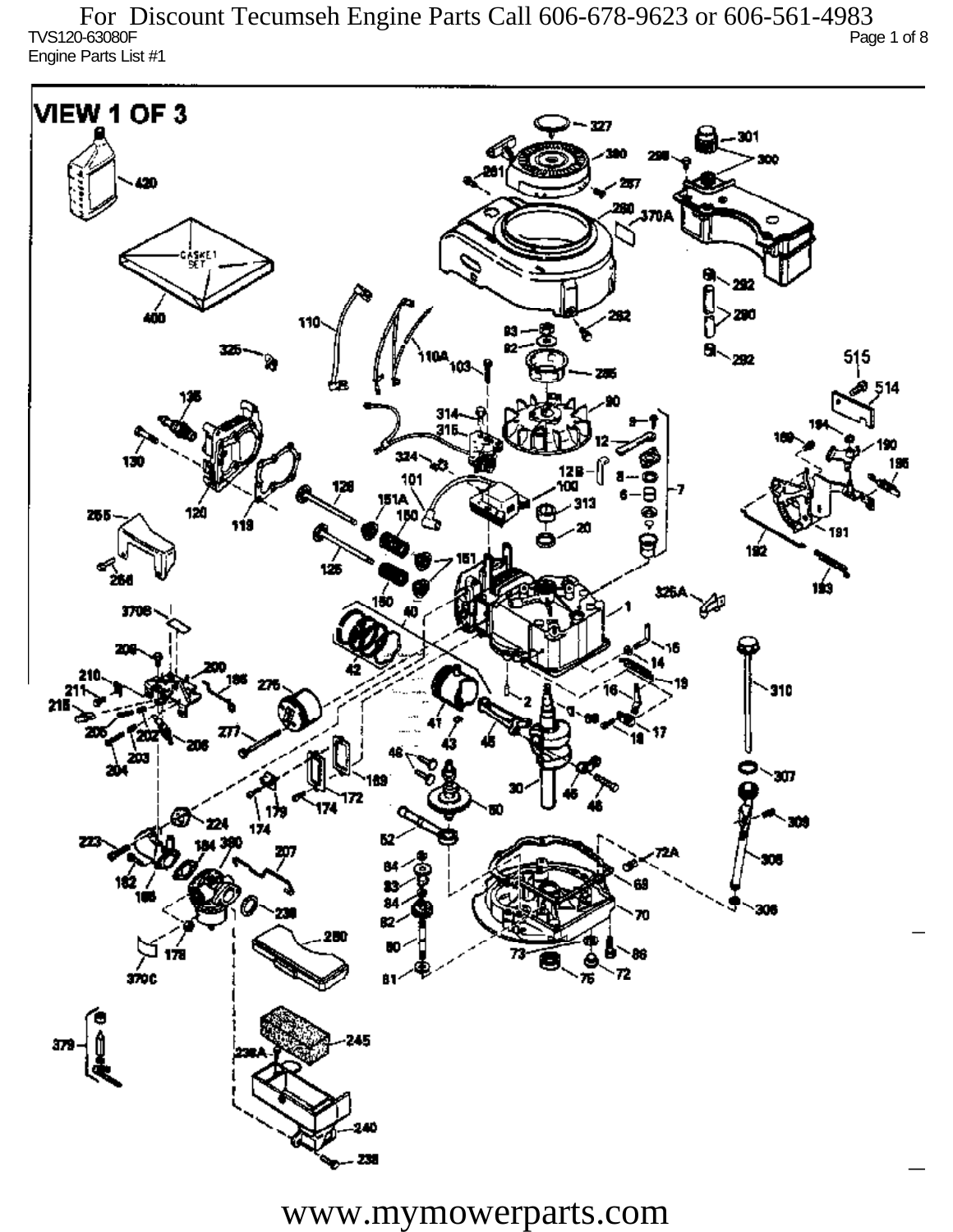| Ref # Part Number    | Qty Description                                              |
|----------------------|--------------------------------------------------------------|
| 1 33968B             | Cylinder (Incl. 2 & 20) (2-13/16")                           |
| 2 26727              | Pin, Dowel                                                   |
| 6 33734              | Element, Breather                                            |
| 7 34214A             | Breather Ass'y. (Incl. 6, 8, 9, 12, & 12A)                   |
| 8 33735              | * Gasket, Breather                                           |
| 9 30200              | Screw, 10-24 x 9/16"                                         |
| 12 33886             | Tube, Breather                                               |
| 14 28277             | Washer, Flat                                                 |
| 15 30589             | Rod, Governor (Incl. 14)                                     |
| 16 31383A            |                                                              |
|                      | Lever, Governor                                              |
| 17 31335             | Clamp, Governor lever                                        |
| 18 650548            | Screw, 8-32 x 5/16"                                          |
| 19 31361             | Spring, Extension                                            |
| 20 32600             | Seal, Oil                                                    |
| 30 34570A            | Crankshaft                                                   |
| 32 32323             | Washer, Thrust NOTE: This thrust washer maynot be            |
|                      | required if a new crankshafthas been installed. Check the    |
|                      | proper Mechanic's Handbook for acceptable end play. Use      |
|                      | this .010" thrust washer if excess end play is measured.     |
| 40 34535             | Piston, Pin & Ring Set (Std.) (2-13/1 6")                    |
| 40 34536             | Piston, Pin & Ring Set (.010" OS)                            |
| 40 34537             | Piston, Pin & Ring Set (.020" OS)                            |
| 41 33562B            | Piston & Pin Ass'y (Incl. 43) (Std.) (2 -13/16")             |
|                      |                                                              |
| 41 33563B            | Piston & Pin Ass'y. (Incl. 43) (.010" OS)                    |
| 41 33564B            | Piston & Pin Ass'y. (Incl. 43) (.020" OS)                    |
| 42 33567             | Ring Set (Std.) (2-13/16" Bore)                              |
| 42 33568             | Ring Set (.010" OS)                                          |
| 42 33569             | Ring Set (.020" OS)                                          |
| 43 20381             | Ring, Piston pin retaining                                   |
| 45 32875             | Rod Assy., Connecting (Incl. 46)                             |
| 46 32610A            | Bolt, Connecting rod                                         |
| 48 27241             | Lifter, Valve                                                |
| 50 33553             | Camshaft (MCR)                                               |
| 52 29914             | Oil Pump Assy.                                               |
| 69 35261             | * Gasket, Mounting flange                                    |
| 70 34311C            | Flange Ass'y. (Incl. 72, 72A, 73, 75 & 80)                   |
| 72 30572             | Plug, Oil drain (Incl. 73)                                   |
| 73 28833             | * Drain Plug Gasket (Not req. W/plastic plug)                |
| 75 27897             | Seal, Oil                                                    |
| 80 30574             | Shaft, Governor                                              |
| 81 30590A            | Washer, Flat                                                 |
| 82 30591             | Gear Assy., Governor (Incl. 81)                              |
| 83 30588A            | Spool, Governor                                              |
| 84 29193             | Ring, Retaining                                              |
| 86 650488            | Screw, 1/4-20 x 1-1/4"                                       |
| 89 611004            | <b>Flywheel Key</b>                                          |
| 90 611112            | <b>Flywheel</b>                                              |
| 92 650815            | Washer, Belleville                                           |
| 93 650816            | Nut, Flywheel                                                |
| 100 34443A           | Solid State Ignition                                         |
| 100 730207           | Magneto-to-Solid State Conv. Kit (Includes solid state       |
|                      | module, solid state flywheel key, and instructions.) (Use as |
|                      | required on external ignition engines only.)                 |
| 101 610118           | Cover, Spark plug (Use as required)                          |
| 103 650814           | Screw, Torx T-15, 10-24 x 1"                                 |
| 110 34231            | <b>Ground Wire</b>                                           |
| 118 730194           | Rope Guide Kit (Use as required)                             |
| www.mymowerparts.com |                                                              |
|                      |                                                              |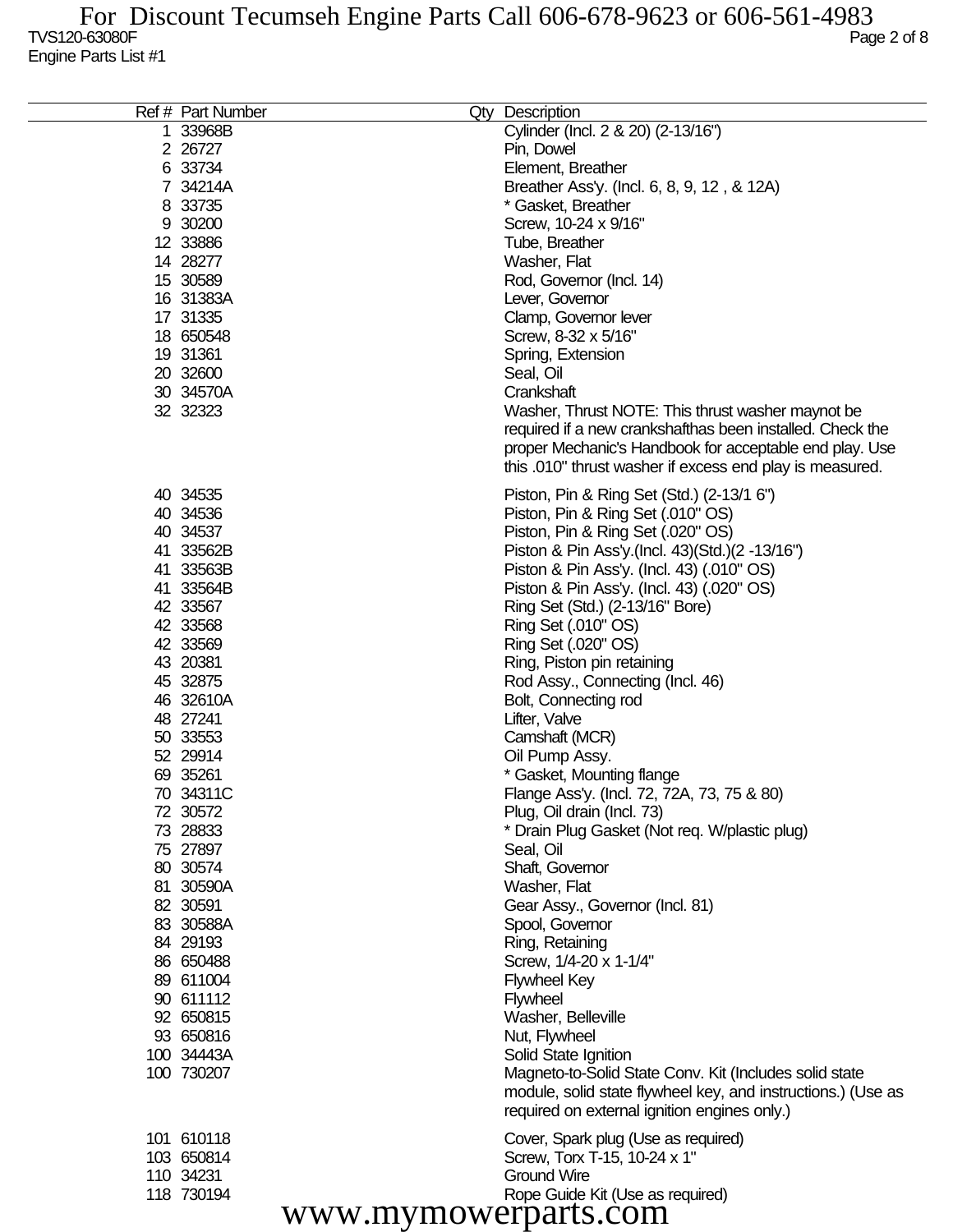| Ref # Part Number | Qty Description                                           |
|-------------------|-----------------------------------------------------------|
| 119 33554A        | * Gasket, Head                                            |
| 120 34342         | Head, Cylinder                                            |
| 125 29314B        | Intake Valve (Std.) (Incl. 151) (Conventional Ports)      |
| 125 29315C        | Intake Valve (1/32" OS) (Incl. 151) (Conventional Ports)  |
| 125 29313C        | Exhaust Valve (Std.) (Incl. 151) (Inverted Ports)         |
| 126 29313C        | Exhaust Valve (Std.) (Incl. 151) (Conventional Ports)     |
|                   |                                                           |
| 126 29315C        | Exhaust Valve (1/32" OS) (Incl. 151) (Conventional Ports) |
| 126 34776         | Exhaust Valve (Std.) (Incl. 151) (Conventional Ports)     |
| 126 32644A        | Intake Valve (Incl. 151) (Inverted Po rts)                |
| 130 6021A         | Screw, 5/16-18 x 1-1/2" (Use as requi red)                |
| 130 650697A       | Screw, 5/16-18 x 2-1/2" (Use as requi red)                |
| 135 35395         | Resistor Spark Plug (RJ19LM)                              |
| 150 31672         | Spring, Valve                                             |
| 151 31673         | Cap, Lower valve spring                                   |
| 169 27234A        | Gasket, Valve spring box cover                            |
| 172 32755         | Cover, Valve spring box                                   |
| 174 650128        | Screw, 10-24 x 1/2"                                       |
| 178 29752         | Nut & Lockwasher, 1/4-28                                  |
| 182 6201          | Screw, 1/4-28 x 7/8"                                      |
|                   |                                                           |
| 184 26756         | * Gasket, Carburetor                                      |
| 186 34337         | Link, Governor spring                                     |
| 200 33131A        | Control Bracket (Incl. 202 thru 206)                      |
| 202 33802         | Spring, Compression                                       |
| 203 31342         | Spring, Compression                                       |
| 204 650549        | Screw, 5-40 x 7/16"                                       |
| 205 650777        | Screw, 6-32 x 21/32"                                      |
| 206 610973        | Terminal (Use as required)                                |
| 207 34336         | Link, Throttle                                            |
| 209 30200         | Screw, 10-24 x 9/16"                                      |
| 210 27793         | Clip, Conduit                                             |
| 211 28942         | Screw, 10-32 x 3/8"                                       |
| 223 650451        | Screw, 1/4-20 x 1"                                        |
| 224 34690A        | * Gasket, Intake pipe                                     |
| 238 650806        | Screw, 10-32 x 5/8"                                       |
| 239 34338         | * Gasket, Air cleaner                                     |
|                   |                                                           |
| 240 34858         | Body, Air cleaner                                         |
| 246 34340         | Element, Air cleaner                                      |
| 246E 35435        | Filter, Pre-air (Use as required)                         |
| 250 34341A        | Cover, Air cleaner                                        |
| 260B 35484        | Housing, Blower                                           |
| 261 30200         | Screw, 10-24 x 9/16"                                      |
| 262 650831        | Screw, 1/4-20 x 15/32"                                    |
| 277 792005        | Screw, 1/4-20 x 2-1/2" (Use as requir ed)                 |
| 277 650795        | Screw, 1/4-20 x 2-1/4" (Use as requir ed)                 |
| 277 650774        | Screw, 1/4-20 x 2-3/8" (Use as requir ed)                 |
| 285 35000         | Hub, Starter                                              |
| 287B 650884       | Screw, 8-32 x 1/2"                                        |
| 290 34357         | Fuel Line (Epichlorohydrin 6-3/4")(17 cm)                 |
| 290 29774         | Fuel Line(Braided 8-1/4")(21 cm)(Use as req.)             |
| 290 30705         | Fuel Line (Braided 16")(40 cm)(Use as req.)               |
|                   |                                                           |
| 290 30962         | Fuel Line (Braided 32")(81 cm)(Use as req.)               |
| 292 26460         | Clamp, Fuel line                                          |
| 298 28763         | Screw, 10-32 x 35/64"                                     |
| 301 33032         | Fuel Cap (Use as required)                                |
| 305 35577         | Tube, Oil fill                                            |
| 306 34265         | Gasket, Oil fill tube                                     |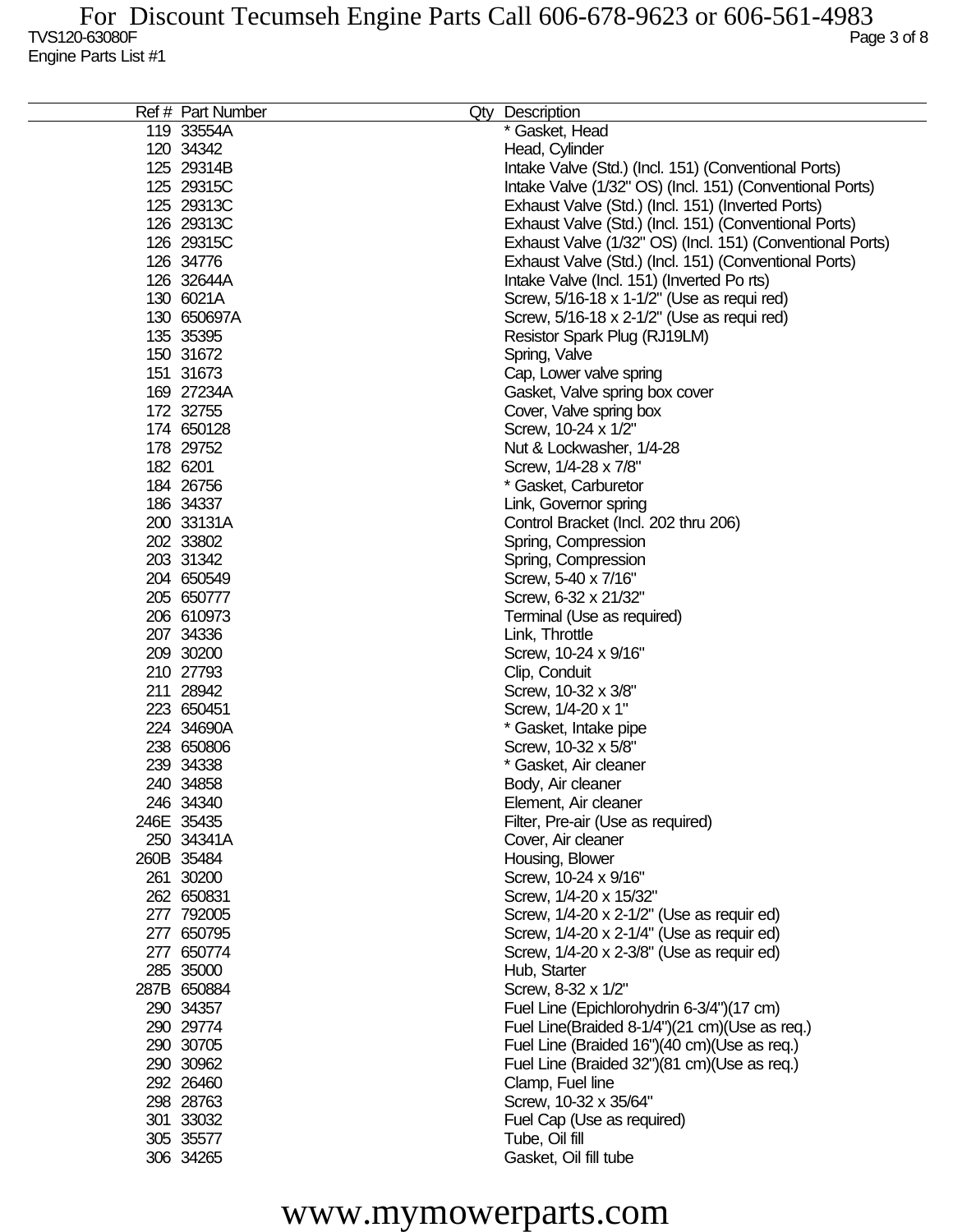| Ref # Part Number                                                                                                                                                                                        | Qty Description                                                                                                                                                                                                                                                                                                                                                                                                                                              |
|----------------------------------------------------------------------------------------------------------------------------------------------------------------------------------------------------------|--------------------------------------------------------------------------------------------------------------------------------------------------------------------------------------------------------------------------------------------------------------------------------------------------------------------------------------------------------------------------------------------------------------------------------------------------------------|
| 306 34282                                                                                                                                                                                                | "O" Ring (This "O" ring is required with metal fill tube only<br>when replacement mounting flange with .777 dia. oil fill hole<br>has been used.)                                                                                                                                                                                                                                                                                                            |
| 307 35499<br>309 650562<br>310 35578<br>313 34080<br>327 35392<br>370A 34346<br>370H 34387<br>370J 34870<br>379 631021<br>380 632099                                                                     | "O" Ring<br>Screw, 10-32 x 1/2"<br><b>Dipstick</b><br>Spacer, Flywheel key<br>Plug, Starter<br>Decal, Instruction<br>Decal, Instruction (Optional)<br>Decal, Instruction (Optional)<br>Inlet Needle, Seat & Clip Assy.<br>Carburetor (Incl. 184) (Refer to Division 5, Section A, page<br>A2-6 or Fiche 8A, Grid E-9for breakdown)                                                                                                                           |
| 390B 590635                                                                                                                                                                                              | Rewind Starter (Refer to Division 5, Section C, page 34 or<br>Fiche 8A, Grid G-5 for breakdown)                                                                                                                                                                                                                                                                                                                                                              |
| 400 33740D<br>420 730225<br>425 730571<br>426 32203<br>427 32204<br>436 611006<br>437 30551<br>438 610947<br>439 610955<br>440 30992<br>442 610385<br>443 610408<br>444 29181<br>445 610593<br>446 33356 | * Gasket Set (Incl. items marked *)<br>SAE 30, 4-Cycle Engine Oil (Quart)<br>Starter Muff Kit (Incl.370J,426,427)(Opt.)<br>Starter Air Cleaner (Optional)<br>Starter Air Cleaner Bracket (Optional)<br>Stator Plate Ass'y (Incl.377,378,437, 442-448)<br>Spring, Breaker box cover<br>Cover, Dust<br>Gasket, Stator cover<br>Cam, Breaker<br>Washer<br>Nut, 8-32<br>Breaker Fastening Screw & Washer<br><b>Condenser Fastening Screw</b><br>Terminal, Ground |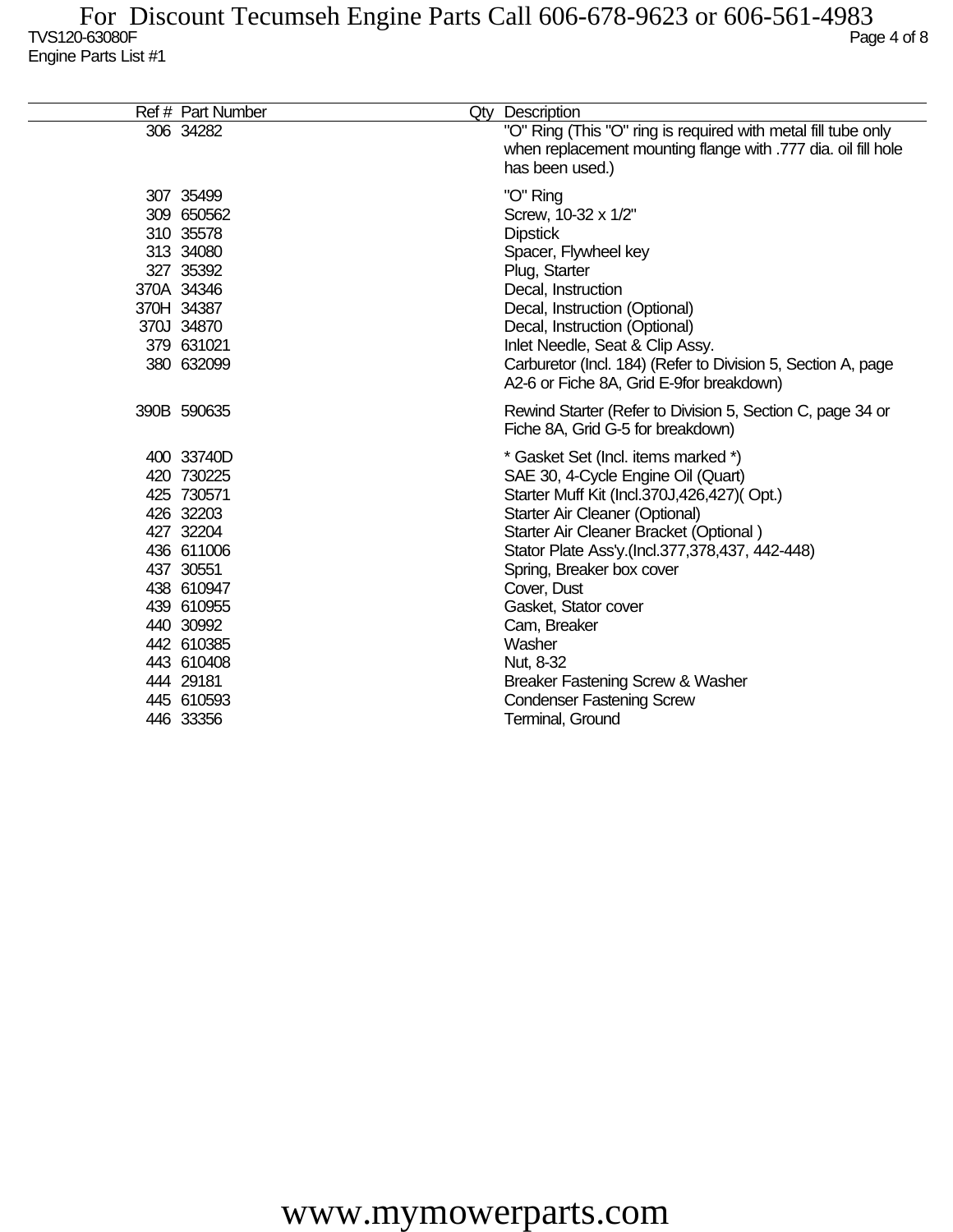TVS120-63080F Page 5 of 8 Engine Parts List #2 For Discount Tecumseh Engine Parts Call 606-678-9623 or 606-561-4983

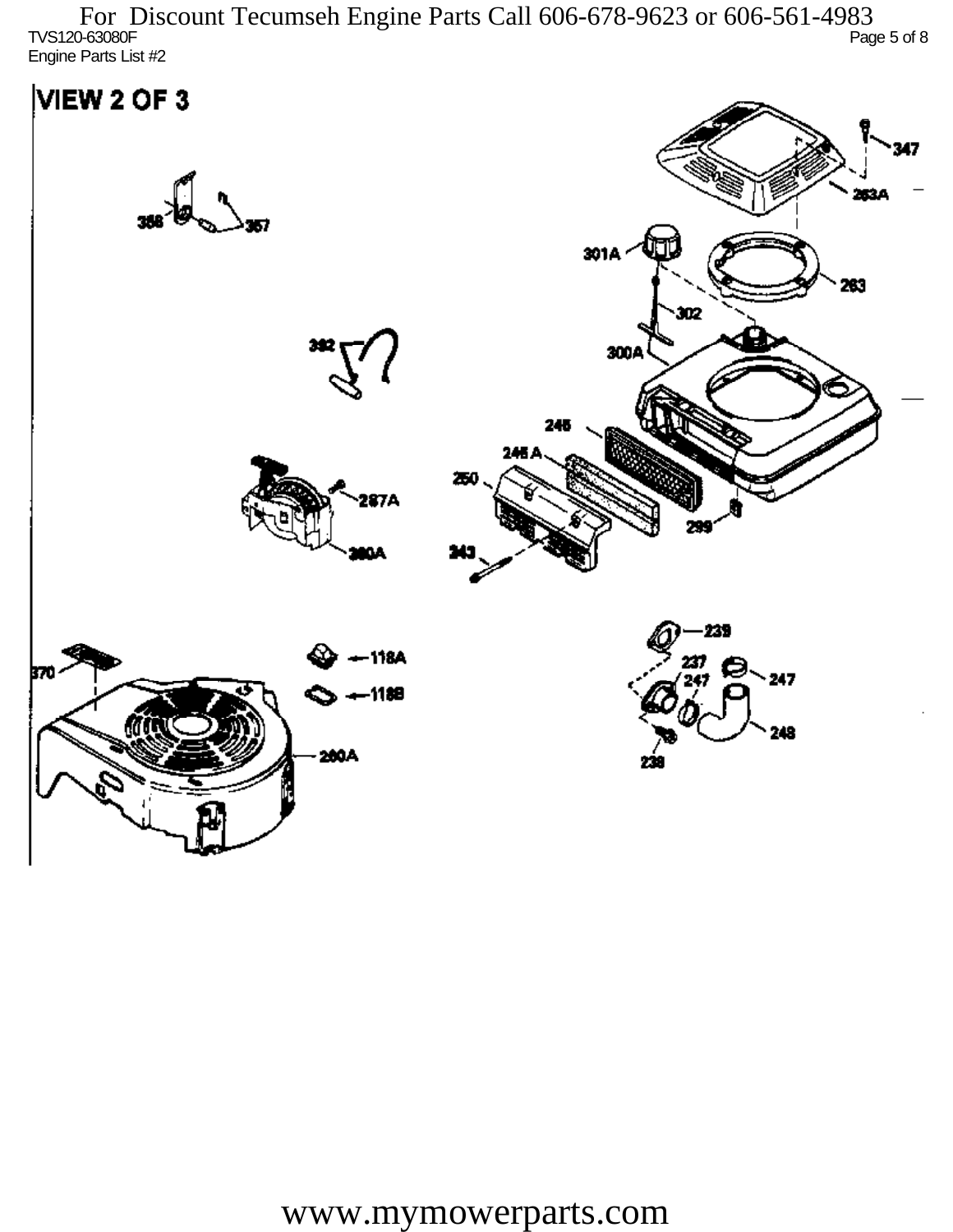|      | Ref # Part Number                                                                                                                                                                                 | Qty Description                                                                                                                                                                                                                                                                                                                                                                                                                                                                                                        |
|------|---------------------------------------------------------------------------------------------------------------------------------------------------------------------------------------------------|------------------------------------------------------------------------------------------------------------------------------------------------------------------------------------------------------------------------------------------------------------------------------------------------------------------------------------------------------------------------------------------------------------------------------------------------------------------------------------------------------------------------|
|      | 32 32323                                                                                                                                                                                          | Washer, Thrust NOTE: This thrust washer maynot be<br>required if a new crankshafthas been installed. Check the<br>proper Mechanic's Handbook for acceptable end play. Use<br>this .010" thrust washer if excess end play is measured.                                                                                                                                                                                                                                                                                  |
| 287A | 118 730194<br>238 650806<br>239 34338<br>246 34340<br>246E 35435<br>250 34341A<br>260B 35484<br>287B 650884<br>287A 650735<br>300A 34476<br>370J 34870<br>370 550223<br>370H 34387<br>390B 590635 | Rope Guide Kit (Use as required)<br>Screw, 10-32 x 5/8"<br>* Gasket, Air cleaner<br>Element, Air cleaner<br>Filter, Pre-air (Use as required)<br>Cover, Air cleaner<br>Housing, Blower<br>Screw, 8-32 x 1/2"<br>Screw, 10-24 x 3/8" (Use as required)<br>Pop Rivet (3/16" Dia.) (Purchase loca lly)<br>Fuel Tank (Incl. 292 & 301)<br>Decal, Instruction (Optional)<br>Decal, Name<br>Decal, Instruction (Optional)<br>Rewind Starter (Refer to Division 5, Section C, page 34 or<br>Fiche 8A, Grid G-5 for breakdown) |
|      | 425 730571<br>426 32203<br>427 32204<br>436 611006<br>437 30551<br>438 610947<br>439 610955<br>440 30992<br>442 610385<br>443 610408<br>444 29181<br>445 610593<br>446 33356                      | Starter Muff Kit (Incl.370J,426,427)(Opt.)<br>Starter Air Cleaner (Optional)<br>Starter Air Cleaner Bracket (Optional)<br>Stator Plate Ass'y (Incl.377,378,437, 442-448)<br>Spring, Breaker box cover<br>Cover, Dust<br>Gasket, Stator cover<br>Cam, Breaker<br>Washer<br>Nut, 8-32<br>Breaker Fastening Screw & Washer<br><b>Condenser Fastening Screw</b><br>Terminal, Ground                                                                                                                                        |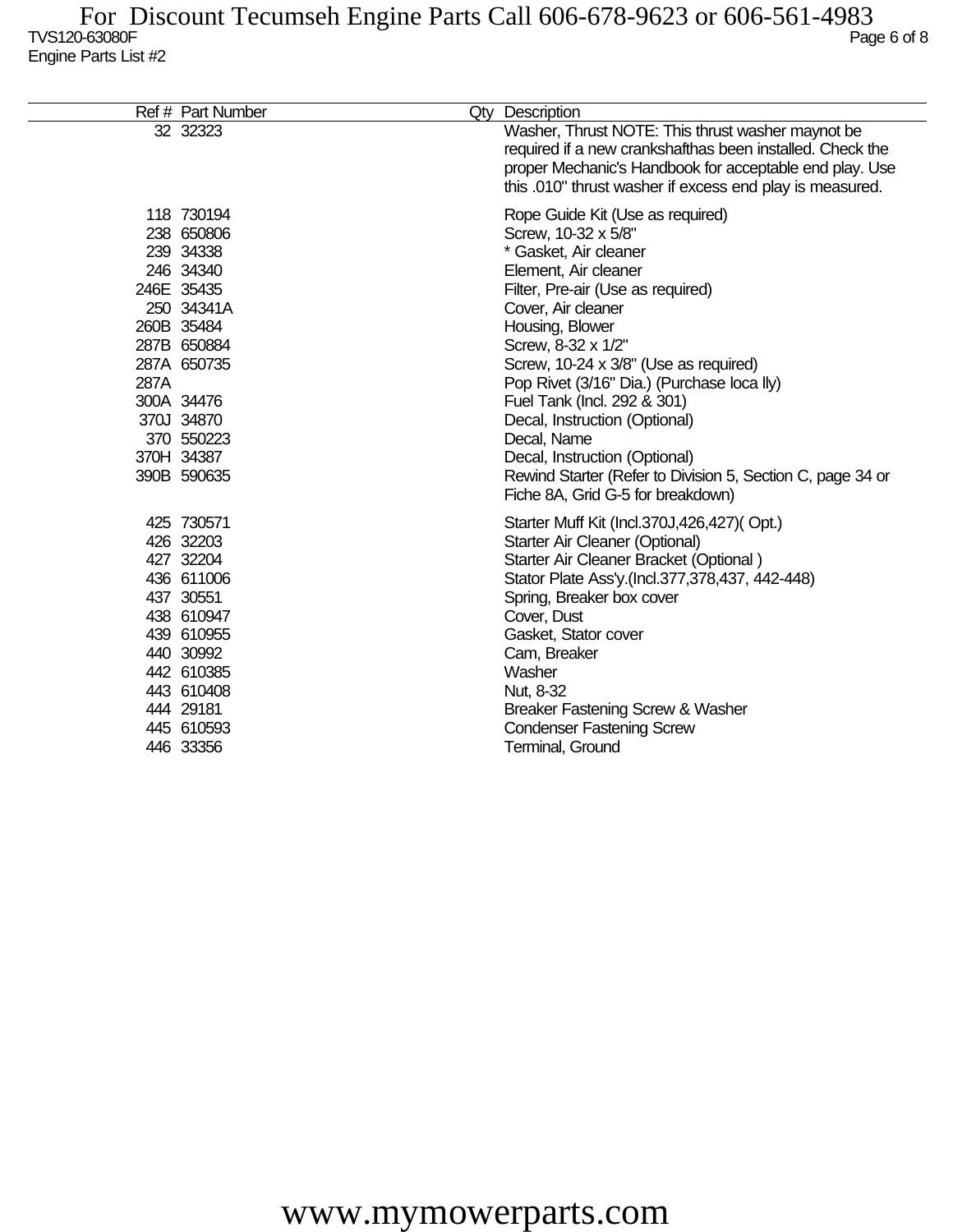TVS120-63080F Page 7 of 8 Engine Parts List #3 For Discount Tecumseh Engine Parts Call 606-678-9623 or 606-561-4983